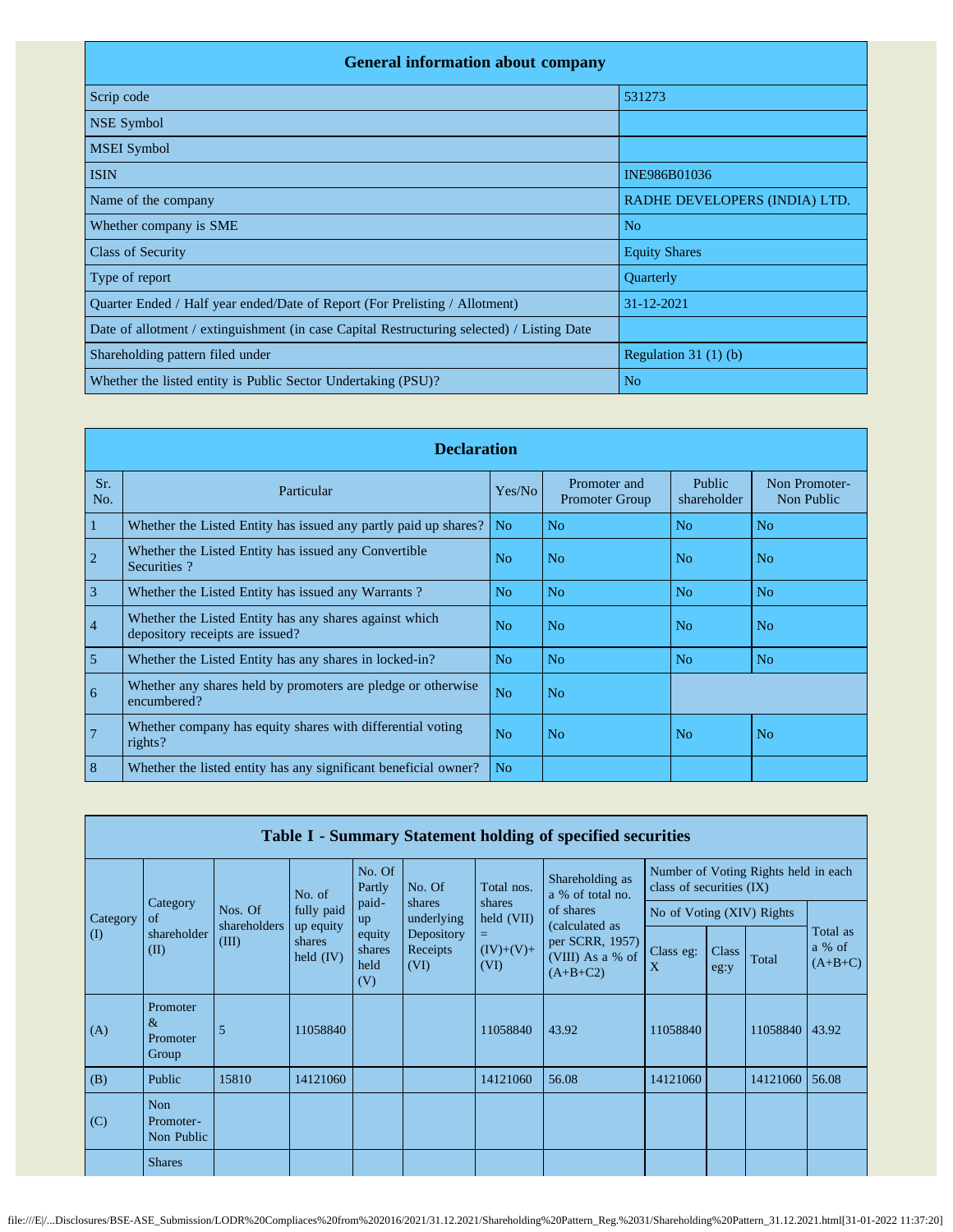| (C1)         | underlying<br><b>DRs</b>                              |       |          |  |          |     |          |              |  |
|--------------|-------------------------------------------------------|-------|----------|--|----------|-----|----------|--------------|--|
| $\vert$ (C2) | <b>Shares</b><br>held by<br>Employee<br><b>Trusts</b> |       |          |  |          |     |          |              |  |
|              | Total                                                 | 15815 | 25179900 |  | 25179900 | 100 | 25179900 | 25179900 100 |  |

|          |                                                |                                                                                          |                                                                             |                                                           | Table I - Summary Statement holding of specified securities                              |                                        |                                                                               |            |                                                       |                                |
|----------|------------------------------------------------|------------------------------------------------------------------------------------------|-----------------------------------------------------------------------------|-----------------------------------------------------------|------------------------------------------------------------------------------------------|----------------------------------------|-------------------------------------------------------------------------------|------------|-------------------------------------------------------|--------------------------------|
| Category | Category<br>of<br>shareholder<br>(II)          | No. Of<br><b>Shares</b><br>Underlying<br>Outstanding<br>convertible<br>securities<br>(X) | No. of<br><b>Shares</b><br>Underlying<br>Outstanding<br>Warrants<br>$(X_i)$ | No. Of Shares<br>Underlying<br>Outstanding<br>convertible | Shareholding, as a %<br>assuming full<br>conversion of<br>convertible securities (       | Number of<br>Locked in<br>shares (XII) | Number of<br><b>Shares</b><br>pledged or<br>otherwise<br>encumbered<br>(XIII) |            | Number of<br>equity shares<br>held in                 |                                |
| $\rm(D)$ |                                                |                                                                                          |                                                                             | securities and<br>No. Of<br>Warrants (Xi)<br>(a)          | as a percentage of<br>diluted share capital)<br>$(XI)=(VII)+(X) As a$<br>% of $(A+B+C2)$ | No.<br>(a)                             | As a<br>$%$ of<br>total<br><b>Shares</b><br>held<br>(b)                       | No.<br>(a) | As a<br>% of<br>total<br><b>Shares</b><br>held<br>(b) | dematerialized<br>form $(XIV)$ |
| (A)      | Promoter<br>$\&$<br>Promoter<br>Group          |                                                                                          |                                                                             |                                                           | 43.92                                                                                    |                                        |                                                                               |            |                                                       | 11058840                       |
| (B)      | Public                                         |                                                                                          |                                                                             |                                                           | 56.08                                                                                    |                                        |                                                                               |            |                                                       | 13578250                       |
| (C)      | Non<br>Promoter-<br>Non Public                 |                                                                                          |                                                                             |                                                           |                                                                                          |                                        |                                                                               |            |                                                       |                                |
| (C1)     | <b>Shares</b><br>underlying<br><b>DRs</b>      |                                                                                          |                                                                             |                                                           |                                                                                          |                                        |                                                                               |            |                                                       |                                |
| (C2)     | Shares held<br>by<br>Employee<br><b>Trusts</b> |                                                                                          |                                                                             |                                                           |                                                                                          |                                        |                                                                               |            |                                                       |                                |
|          | Total                                          |                                                                                          |                                                                             |                                                           | 100                                                                                      |                                        |                                                                               |            |                                                       | 24637090                       |

| Table II - Statement showing shareholding pattern of the Promoter and Promoter Group |                                                                                      |                       |                                                            |                                                          |                                              |                                          |                                                                            |                           |               |          |                                                   |
|--------------------------------------------------------------------------------------|--------------------------------------------------------------------------------------|-----------------------|------------------------------------------------------------|----------------------------------------------------------|----------------------------------------------|------------------------------------------|----------------------------------------------------------------------------|---------------------------|---------------|----------|---------------------------------------------------|
|                                                                                      |                                                                                      |                       | No. of<br>fully paid<br>up equity<br>shares<br>held $(IV)$ | No.<br>Of                                                | Shareholding<br>as a % of                    |                                          | Number of Voting Rights held in<br>each class of securities (IX)           |                           |               |          |                                                   |
|                                                                                      |                                                                                      | Nos. Of               |                                                            | Partly<br>paid-<br>up<br>equity<br>shares<br>held<br>(V) | No. Of<br>shares                             | Total nos.<br>shares                     | total no. of<br>shares                                                     | No of Voting (XIV) Rights |               |          | Total                                             |
| Sr.                                                                                  | Category $\&$<br>Name of the<br>Shareholders (I)                                     | shareholders<br>(III) |                                                            |                                                          | underlying<br>Depository<br>Receipts<br>(VI) | held (VII)<br>$=$<br>$(IV)+(V)+$<br>(VI) | (calculated)<br>as per<br>SCRR.<br>1957) (VIII)<br>As a % of<br>$(A+B+C2)$ | Class eg:<br>$\mathbf{X}$ | Class<br>eg:y | Total    | as a $%$<br>$\sigma$<br>Total<br>Voting<br>rights |
| $\overline{A}$                                                                       | Table II - Statement showing shareholding pattern of the Promoter and Promoter Group |                       |                                                            |                                                          |                                              |                                          |                                                                            |                           |               |          |                                                   |
| (1)                                                                                  | Indian                                                                               |                       |                                                            |                                                          |                                              |                                          |                                                                            |                           |               |          |                                                   |
| (a)                                                                                  | Individuals/Hindu<br>undivided Family                                                | 5                     | 11058840                                                   |                                                          |                                              | 11058840                                 | 43.92                                                                      | 11058840                  |               | 11058840 | 43.92                                             |
| Sub-Total $(A)(1)$                                                                   |                                                                                      | 5                     | 11058840                                                   |                                                          |                                              | 11058840                                 | 43.92                                                                      | 11058840                  |               | 11058840 | 43.92                                             |
| (2)                                                                                  | Foreign                                                                              |                       |                                                            |                                                          |                                              |                                          |                                                                            |                           |               |          |                                                   |
| Total Shareholding of                                                                |                                                                                      |                       |                                                            |                                                          |                                              |                                          |                                                                            |                           |               |          |                                                   |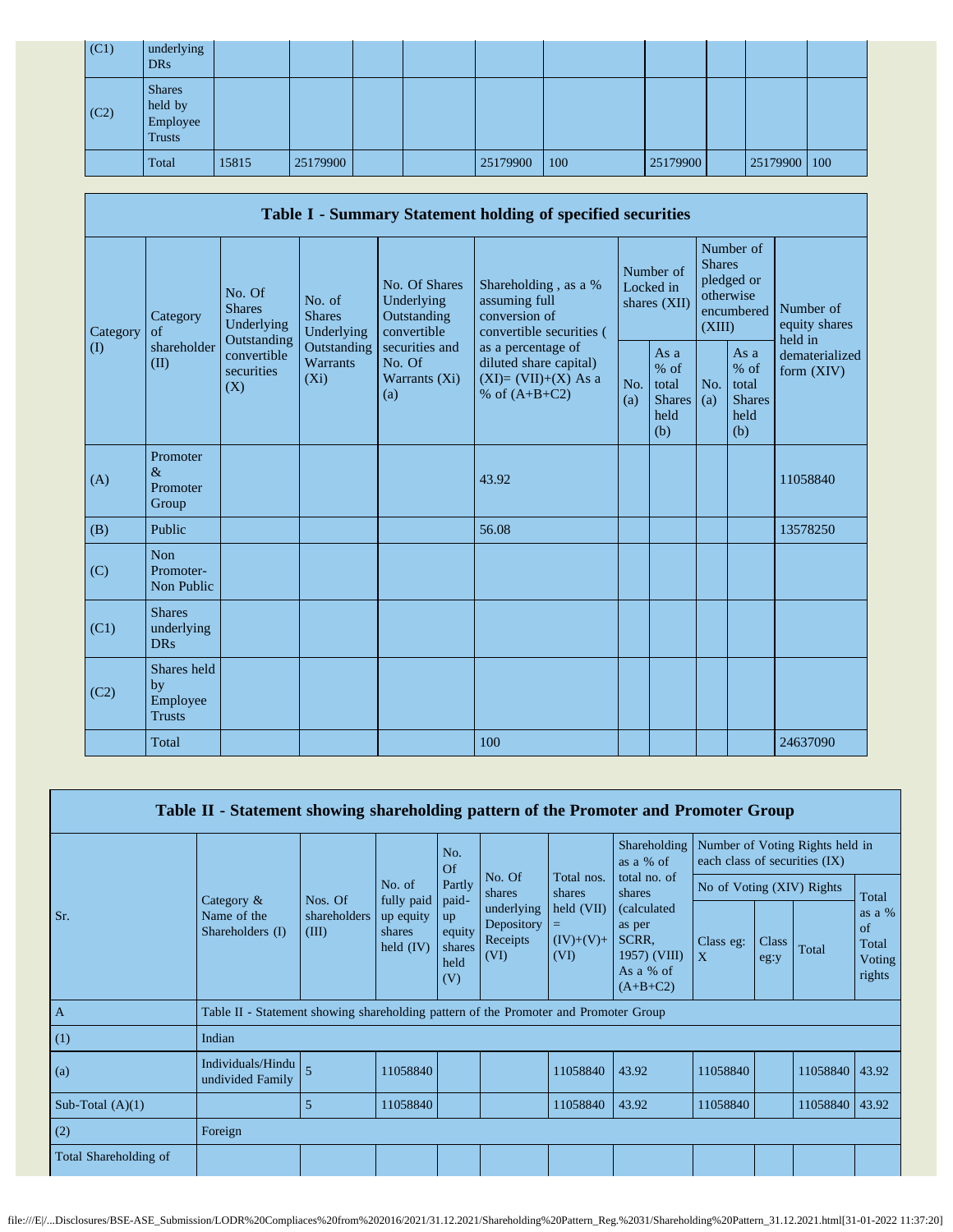| Promoter and Promoter<br>Group $(A)=(A)(1)+(A)(2)$                |                                                                                                                     | 5                                                                                             | 11058840 |  |  | 11058840 | 43.92 | 11058840 |  | 11058840 43.92 |       |
|-------------------------------------------------------------------|---------------------------------------------------------------------------------------------------------------------|-----------------------------------------------------------------------------------------------|----------|--|--|----------|-------|----------|--|----------------|-------|
| $\, {\bf B}$                                                      | Table III - Statement showing shareholding pattern of the Public shareholder                                        |                                                                                               |          |  |  |          |       |          |  |                |       |
| (1)                                                               | Institutions                                                                                                        |                                                                                               |          |  |  |          |       |          |  |                |       |
| (a)                                                               | <b>Mutual Funds</b>                                                                                                 | 5                                                                                             | 9800     |  |  | 9800     | 0.04  | 9800     |  | 9800           | 0.04  |
| (e)                                                               | Foreign Portfolio<br><b>Investors</b>                                                                               | $\overline{c}$                                                                                | 115446   |  |  | 115446   | 0.46  | 115446   |  | 115446         | 0.46  |
| Sub-Total $(B)(1)$                                                |                                                                                                                     | $\overline{7}$                                                                                | 125246   |  |  | 125246   | 0.5   | 125246   |  | 125246         | 0.5   |
| (3)                                                               | Non-institutions                                                                                                    |                                                                                               |          |  |  |          |       |          |  |                |       |
| (a(i))                                                            | Individuals -<br>i.Individual<br>shareholders<br>holding nominal<br>share capital up<br>to Rs. 2 lakhs.             | 15337                                                                                         | 3991485  |  |  | 3991485  | 15.85 | 3991485  |  | 3991485        | 15.85 |
| (a(ii))                                                           | Individuals - ii.<br>Individual<br>shareholders<br>holding nominal<br>share capital in<br>excess of Rs. 2<br>lakhs. | 47                                                                                            | 8789278  |  |  | 8789278  | 34.91 | 8789278  |  | 8789278        | 34.91 |
| (e)                                                               | Any Other<br>(specify)                                                                                              | 419                                                                                           | 1215051  |  |  | 1215051  | 4.83  | 1215051  |  | 1215051        | 4.83  |
| Sub-Total $(B)(3)$                                                |                                                                                                                     | 15803                                                                                         | 13995814 |  |  | 13995814 | 55.58 | 13995814 |  | 13995814       | 55.58 |
| <b>Total Public</b><br>Shareholding<br>$(B)=(B)(1)+(B)(2)+(B)(3)$ |                                                                                                                     | 15810                                                                                         | 14121060 |  |  | 14121060 | 56.08 | 14121060 |  | 14121060       | 56.08 |
| $\mathbf C$                                                       |                                                                                                                     | Table IV - Statement showing shareholding pattern of the Non Promoter- Non Public shareholder |          |  |  |          |       |          |  |                |       |
| Total $(A+B+C2)$                                                  |                                                                                                                     | 15815                                                                                         | 25179900 |  |  | 25179900 | 100   | 25179900 |  | 25179900       | 100   |
| Total $(A+B+C)$                                                   |                                                                                                                     | 15815                                                                                         | 25179900 |  |  | 25179900 | 100   | 25179900 |  | 25179900       | 100   |

|                                                                                    |                                                                                                                                                            |        |                                                                                                       | Table II - Statement showing shareholding pattern of the Promoter and Promoter Group                                               |                                        |                                                         |            |                                                                  |                                                                         |
|------------------------------------------------------------------------------------|------------------------------------------------------------------------------------------------------------------------------------------------------------|--------|-------------------------------------------------------------------------------------------------------|------------------------------------------------------------------------------------------------------------------------------------|----------------------------------------|---------------------------------------------------------|------------|------------------------------------------------------------------|-------------------------------------------------------------------------|
|                                                                                    | No. Of                                                                                                                                                     | No. of | No. Of<br><b>Shares</b>                                                                               | Shareholding,<br>as a %<br>assuming full<br>conversion of                                                                          | Number of<br>Locked in<br>shares (XII) |                                                         |            | Number of Shares<br>pledged or<br>otherwise<br>encumbered (XIII) |                                                                         |
| Sr.                                                                                | <b>Shares</b><br><b>Shares</b><br>Underlying<br>Underlying<br>Outstanding<br>Outstanding<br>convertible<br><b>Warrants</b><br>securities<br>$(X_i)$<br>(X) |        | Underlying<br>Outstanding<br>convertible<br>securities<br>and No. Of<br><b>Warrants</b><br>$(Xi)$ (a) | convertible<br>securities (as<br>a percentage<br>of diluted<br>share capital)<br>$(XI)=$<br>$(VII)+(X)$ As<br>a % of<br>$(A+B+C2)$ | No.<br>(a)                             | As a<br>$%$ of<br>total<br><b>Shares</b><br>held<br>(b) | No.<br>(a) | As a % of<br>total Shares<br>$\text{held}(\text{b})$             | Number of<br>equity shares<br>held in<br>dematerialized<br>form $(XIV)$ |
| $\overline{A}$                                                                     |                                                                                                                                                            |        |                                                                                                       | Table II - Statement showing shareholding pattern of the Promoter and Promoter Group                                               |                                        |                                                         |            |                                                                  |                                                                         |
| (1)                                                                                | Indian                                                                                                                                                     |        |                                                                                                       |                                                                                                                                    |                                        |                                                         |            |                                                                  |                                                                         |
| (a)                                                                                |                                                                                                                                                            |        |                                                                                                       | 43.92                                                                                                                              |                                        |                                                         |            |                                                                  | 11058840                                                                |
| Sub-Total $(A)(1)$                                                                 |                                                                                                                                                            |        |                                                                                                       | 43.92                                                                                                                              |                                        |                                                         |            |                                                                  | 11058840                                                                |
| (2)                                                                                | Foreign                                                                                                                                                    |        |                                                                                                       |                                                                                                                                    |                                        |                                                         |            |                                                                  |                                                                         |
| Total Shareholding of<br><b>Promoter and Promoter</b><br>Group $(A)=(A)(1)+(A)(2)$ |                                                                                                                                                            |        |                                                                                                       | 43.92                                                                                                                              |                                        |                                                         |            |                                                                  | 11058840                                                                |
| $\mathbf B$                                                                        |                                                                                                                                                            |        |                                                                                                       | Table III - Statement showing shareholding pattern of the Public shareholder                                                       |                                        |                                                         |            |                                                                  |                                                                         |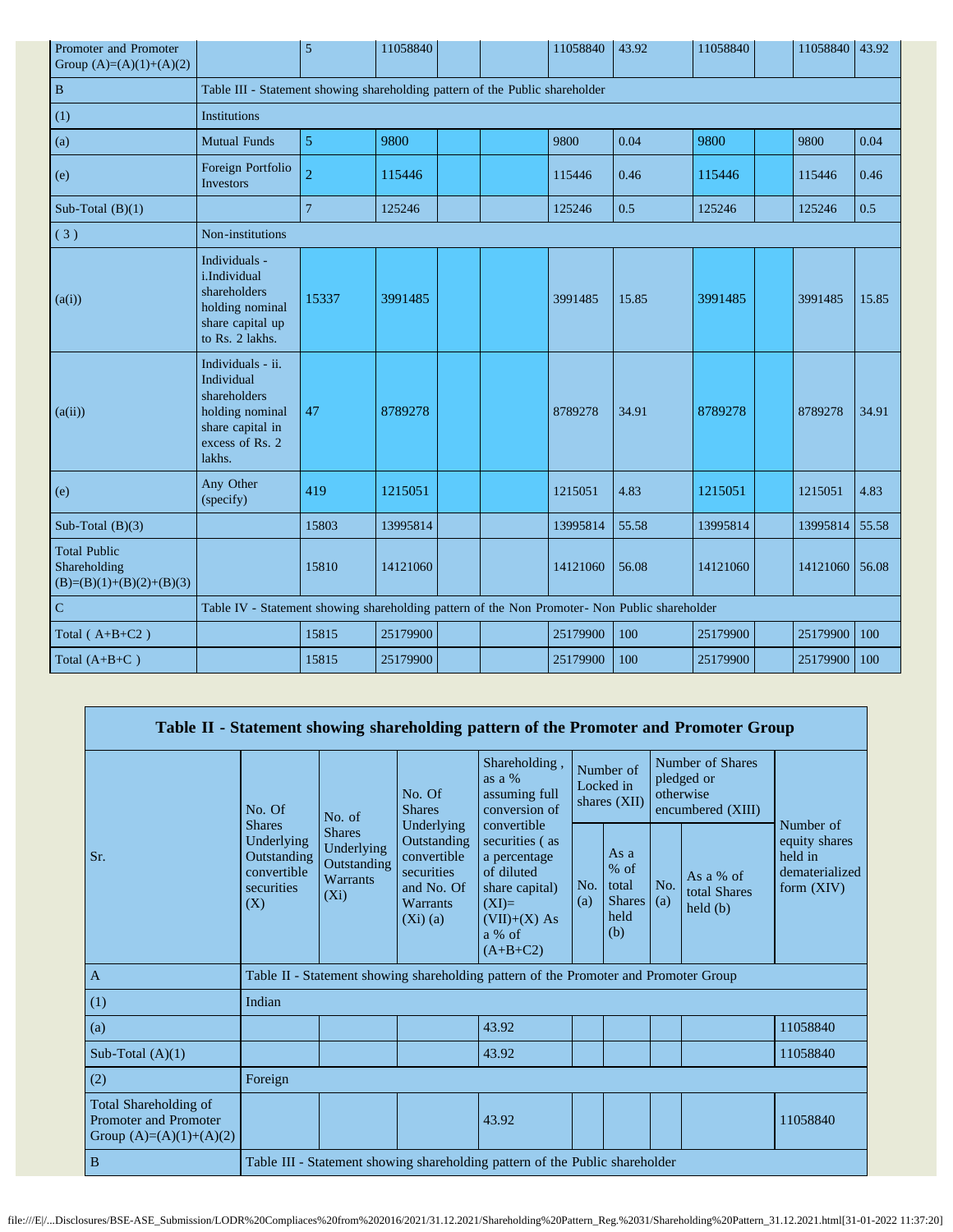| (1)                                                                             | Institutions     |  |  |                                                                                               |  |  |  |  |                |
|---------------------------------------------------------------------------------|------------------|--|--|-----------------------------------------------------------------------------------------------|--|--|--|--|----------------|
| (a)                                                                             |                  |  |  | 0.04                                                                                          |  |  |  |  | $\overline{0}$ |
| (e)                                                                             |                  |  |  | 0.46                                                                                          |  |  |  |  | 115446         |
| Sub-Total $(B)(1)$                                                              |                  |  |  | 0.5                                                                                           |  |  |  |  | 115446         |
| (3)                                                                             | Non-institutions |  |  |                                                                                               |  |  |  |  |                |
| (a(i))                                                                          |                  |  |  | 15.85                                                                                         |  |  |  |  | 3560275        |
| (a(ii))                                                                         |                  |  |  | 34.91                                                                                         |  |  |  |  | 8789278        |
| (e)                                                                             |                  |  |  | 4.83                                                                                          |  |  |  |  | 1113251        |
| Sub-Total $(B)(3)$                                                              |                  |  |  | 55.58                                                                                         |  |  |  |  | 13462804       |
| <b>Total Public</b><br>Shareholding<br>$(B)=(B)(1)+(B)(2)+(B)(3)$               |                  |  |  | 56.08                                                                                         |  |  |  |  | 13578250       |
| $\mathcal{C}$                                                                   |                  |  |  | Table IV - Statement showing shareholding pattern of the Non Promoter- Non Public shareholder |  |  |  |  |                |
| Total $(A+B+C2)$                                                                |                  |  |  | 100                                                                                           |  |  |  |  | 24637090       |
| Total $(A+B+C)$                                                                 |                  |  |  | 100                                                                                           |  |  |  |  | 24637090       |
| <b>Textual</b><br>Disclosure of notes on shareholding pattern<br>Information(1) |                  |  |  |                                                                                               |  |  |  |  |                |

| <b>Text Block</b>             |                                                                                                                                                                                                                                |  |  |  |  |  |  |  |
|-------------------------------|--------------------------------------------------------------------------------------------------------------------------------------------------------------------------------------------------------------------------------|--|--|--|--|--|--|--|
| <b>Textual Information</b> () | 1. NRI with repatriation and NRI without repatriation are Merged and Shown as 1. i.e Non-Resident<br>India. 2. As Mr. Ashish Prafulbhai Patel holds 2 DP/CLIENT ID, It is merged & Shown as 1. i.e.<br>Ashish Prafulbhai Patel |  |  |  |  |  |  |  |

|                                                                                                                      | Individuals/Hindu undivided Family                            |                                                |                                                |                                                    |                                               |                          |  |  |  |  |  |  |  |
|----------------------------------------------------------------------------------------------------------------------|---------------------------------------------------------------|------------------------------------------------|------------------------------------------------|----------------------------------------------------|-----------------------------------------------|--------------------------|--|--|--|--|--|--|--|
| Searial No.                                                                                                          | 1                                                             | $\overline{2}$                                 | 3                                              | $\overline{4}$                                     | 5                                             |                          |  |  |  |  |  |  |  |
| Name of the<br>Shareholders (I)                                                                                      | <b>ASHISHBHAI</b><br><b>PRAFULBHAI</b><br><b>PATEL</b>        | <b>MADHUBEN</b><br><b>PRAFULBHAI</b><br>PATEL. | <b>PRAFULBHAI</b><br><b>CHUNIBHAI</b><br>PATEL | <b>NIKIBEN</b><br><b>MITESHBHAI</b><br><b>SHAH</b> | <b>JAHNAVI</b><br><b>ASHISHBHAI</b><br>PATEL. | Click here<br>to go back |  |  |  |  |  |  |  |
| PAN (II)                                                                                                             | ACTPP0045R                                                    | ADZPP3630R                                     | AGUPP9330N                                     | AFRPP5312G                                         | ACTPP8343C                                    | Total                    |  |  |  |  |  |  |  |
| No. of fully paid<br>up equity shares<br>held $(IV)$                                                                 | 4272601                                                       | 34849                                          | 5100                                           | 5100                                               | 6741190                                       | 11058840                 |  |  |  |  |  |  |  |
| No. Of Partly<br>paid-up equity<br>shares held (V)                                                                   |                                                               |                                                |                                                |                                                    |                                               |                          |  |  |  |  |  |  |  |
| No. Of shares<br>underlying<br>Depository<br>Receipts (VI)                                                           |                                                               |                                                |                                                |                                                    |                                               |                          |  |  |  |  |  |  |  |
| Total nos. shares<br>held $(VII) =$<br>$(IV)+(V)+(VI)$                                                               | 4272601                                                       | 34849                                          | 5100                                           | 5100                                               | 6741190                                       | 11058840                 |  |  |  |  |  |  |  |
| Shareholding as a<br>% of total no. of<br>shares (calculated<br>as per SCRR,<br>1957) (VIII) As a<br>% of $(A+B+C2)$ | 16.97                                                         | 0.14                                           | 0.02                                           | 0.02                                               | 26.77                                         | 43.92                    |  |  |  |  |  |  |  |
|                                                                                                                      | Number of Voting Rights held in each class of securities (IX) |                                                |                                                |                                                    |                                               |                          |  |  |  |  |  |  |  |
|                                                                                                                      |                                                               |                                                |                                                |                                                    |                                               |                          |  |  |  |  |  |  |  |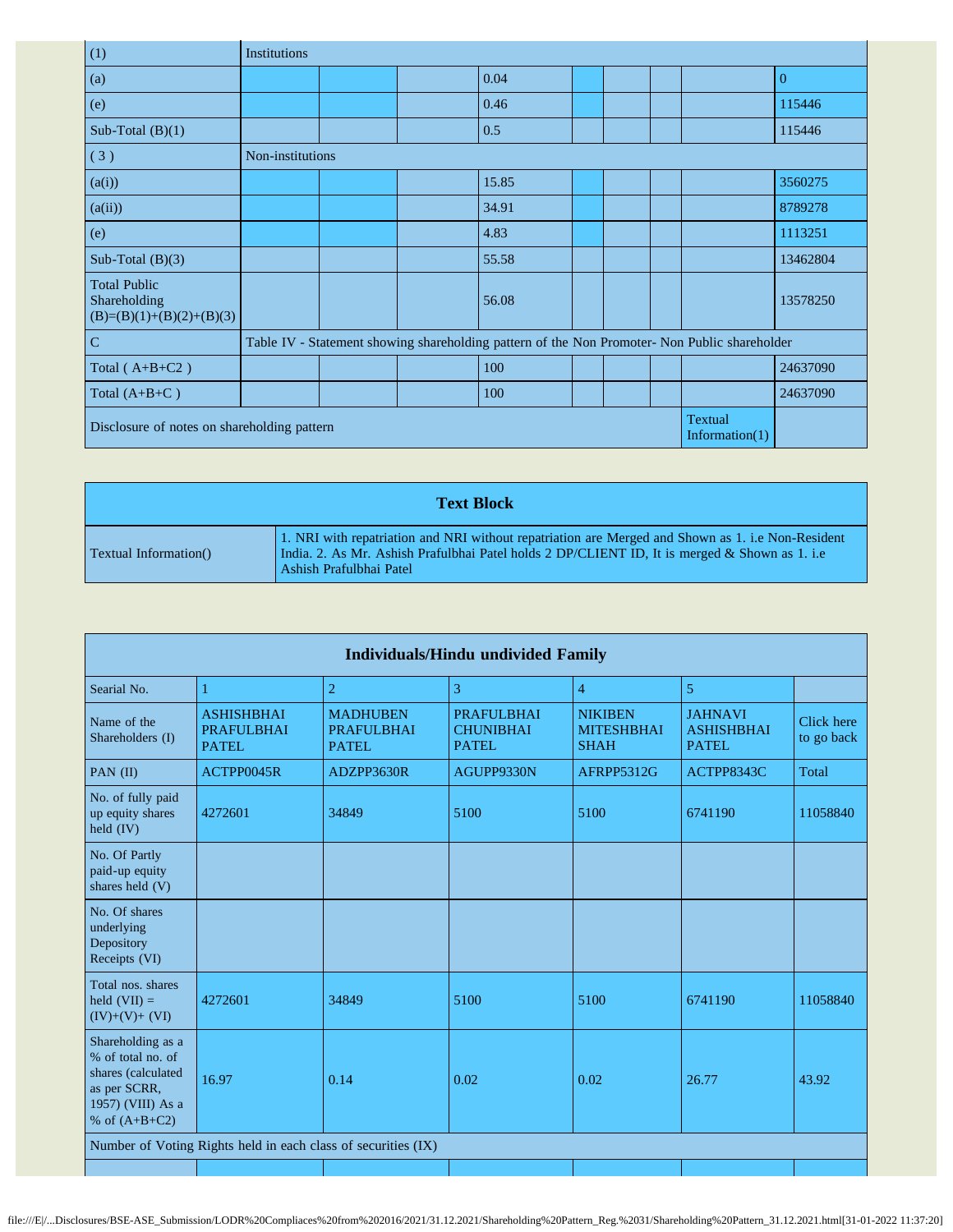| Class eg:X                                                                                                                                                                               | 4272601                                                 | 34849    | 5100     | 5100     | 6741190  | 11058840 |
|------------------------------------------------------------------------------------------------------------------------------------------------------------------------------------------|---------------------------------------------------------|----------|----------|----------|----------|----------|
| Class eg:y                                                                                                                                                                               |                                                         |          |          |          |          |          |
| Total                                                                                                                                                                                    | 4272601                                                 | 34849    | 5100     | 5100     | 6741190  | 11058840 |
| Total as a % of<br><b>Total Voting rights</b>                                                                                                                                            | 16.97                                                   | 0.14     | 0.02     | 0.02     | 26.77    | 43.92    |
| No. Of Shares<br>Underlying<br>Outstanding<br>convertible<br>securities $(X)$                                                                                                            |                                                         |          |          |          |          |          |
| No. of Shares<br>Underlying<br>Outstanding<br>Warrants (Xi)                                                                                                                              |                                                         |          |          |          |          |          |
| No. Of Shares<br>Underlying<br>Outstanding<br>convertible<br>securities and No.<br>Of Warrants (Xi)<br>(a)                                                                               |                                                         |          |          |          |          |          |
| Shareholding, as a<br>% assuming full<br>conversion of<br>convertible<br>securities (as a<br>percentage of<br>diluted share<br>capital) (XI)=<br>$(VII)+(Xi)(a)$ As a<br>% of $(A+B+C2)$ | 16.97                                                   | 0.14     | 0.02     | 0.02     | 26.77    | 43.92    |
| Number of Locked in shares (XII)                                                                                                                                                         |                                                         |          |          |          |          |          |
| No. $(a)$                                                                                                                                                                                |                                                         |          |          |          |          |          |
| As a % of total<br>Shares held (b)                                                                                                                                                       |                                                         |          |          |          |          |          |
|                                                                                                                                                                                          | Number of Shares pledged or otherwise encumbered (XIII) |          |          |          |          |          |
| No. $(a)$                                                                                                                                                                                |                                                         |          |          |          |          |          |
| As a % of total<br>Shares held (b)                                                                                                                                                       |                                                         |          |          |          |          |          |
| Number of equity<br>shares held in<br>dematerialized<br>form (XIV)                                                                                                                       | 4272601                                                 | 34849    | 5100     | 5100     | 6741190  | 11058840 |
| Reason for not providing PAN                                                                                                                                                             |                                                         |          |          |          |          |          |
| Reason for not<br>providing PAN                                                                                                                                                          |                                                         |          |          |          |          |          |
| Shareholder type                                                                                                                                                                         | Promoter                                                | Promoter | Promoter | Promoter | Promoter |          |

| Individuals - ii. Individual shareholders holding nominal share capital in excess of Rs. 2 lakhs. |                                                         |                                                          |                                                     |                                        |                                                 |                                             |
|---------------------------------------------------------------------------------------------------|---------------------------------------------------------|----------------------------------------------------------|-----------------------------------------------------|----------------------------------------|-------------------------------------------------|---------------------------------------------|
| Searial No.                                                                                       |                                                         |                                                          |                                                     |                                        |                                                 | b                                           |
| Name of the<br>Shareholders (I)                                                                   | <b>UDAYBHAI</b><br><b>DINESHCHANDRA</b><br><b>BHATT</b> | <b>KRUSHNAKUMAR</b><br><b>RAMSUNDAR</b><br><b>TIWARI</b> | <b>JAGAT</b><br><b>JAYANTKUMAR</b><br><b>PARIKH</b> | <b>RAJENDRASINH</b><br><b>S RATHOD</b> | <b>HITESH</b><br><b>KANTILAL</b><br><b>SHAH</b> | <b>NAIMISH</b><br><b>YADUKANT</b><br>PATEL. |
| PAN $(II)$                                                                                        | AAVPB6252C                                              | AGMPT6953F                                               | AFVPP76670                                          | ABMPR6439B                             | ACZPS4265L                                      | AEDPP8904K                                  |
| No. of fully paid<br>up equity shares                                                             | 2100000                                                 | 961315                                                   | 432353                                              | 1100000                                | 1018347                                         | 1003000                                     |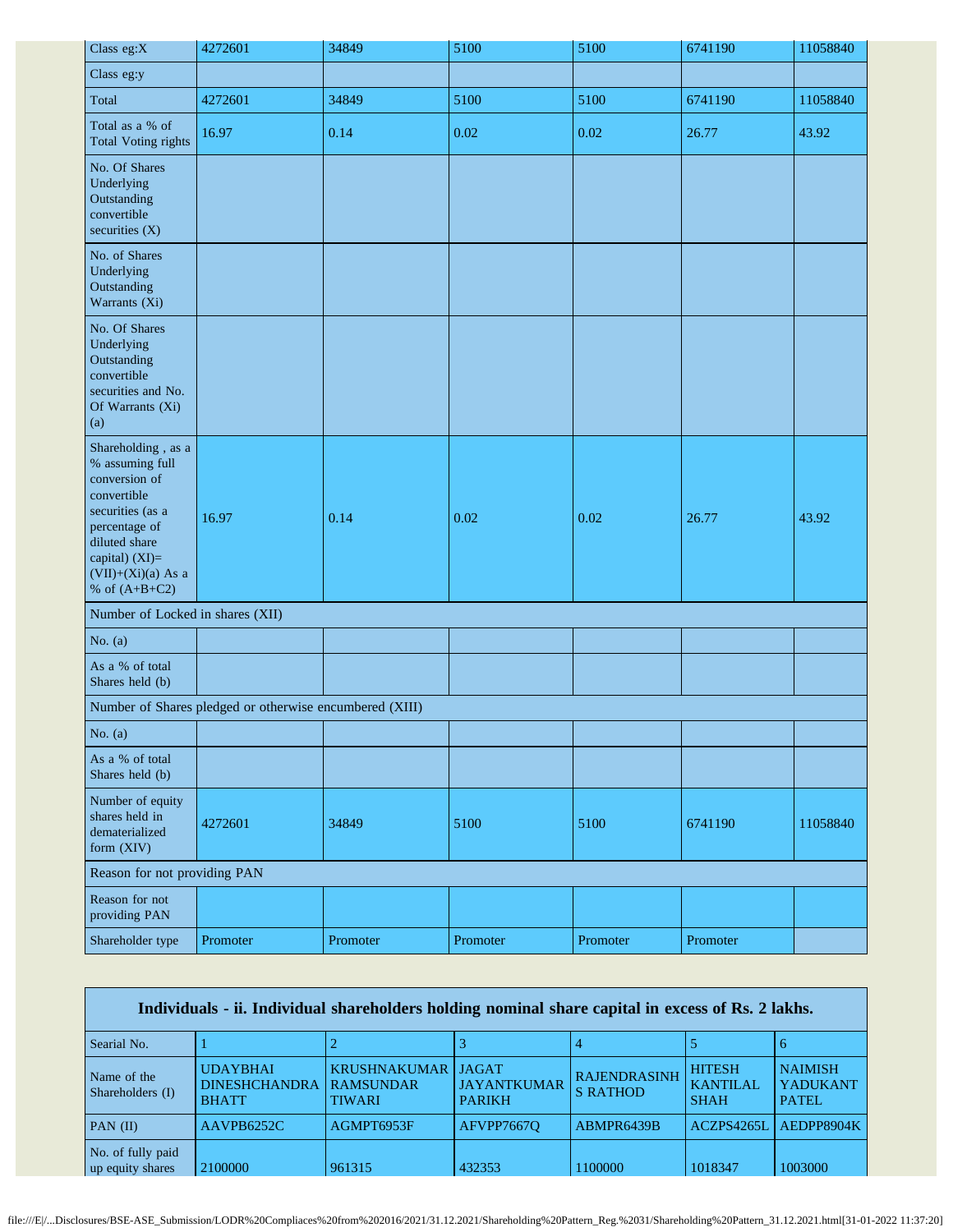| held (IV)                                                                                                                                                                            |                                                               |        |        |         |         |         |
|--------------------------------------------------------------------------------------------------------------------------------------------------------------------------------------|---------------------------------------------------------------|--------|--------|---------|---------|---------|
| No. Of Partly<br>paid-up equity<br>shares held (V)                                                                                                                                   |                                                               |        |        |         |         |         |
| No. Of shares<br>underlying<br>Depository<br>Receipts (VI)                                                                                                                           |                                                               |        |        |         |         |         |
| Total nos. shares<br>held $(VII) =$<br>$(IV)+(V)+(VI)$                                                                                                                               | 2100000                                                       | 961315 | 432353 | 1100000 | 1018347 | 1003000 |
| Shareholding as a<br>% of total no. of<br>shares (calculated<br>as per SCRR,<br>1957) (VIII) As a<br>% of $(A+B+C2)$                                                                 | 8.34                                                          | 3.82   | 1.72   | 4.37    | 4.04    | 3.98    |
|                                                                                                                                                                                      | Number of Voting Rights held in each class of securities (IX) |        |        |         |         |         |
| Class eg: X                                                                                                                                                                          | 2100000                                                       | 961315 | 432353 | 1100000 | 1018347 | 1003000 |
| Class eg:y                                                                                                                                                                           |                                                               |        |        |         |         |         |
| Total                                                                                                                                                                                | 2100000                                                       | 961315 | 432353 | 1100000 | 1018347 | 1003000 |
| Total as a % of<br><b>Total Voting rights</b>                                                                                                                                        | 8.34                                                          | 3.82   | 1.72   | 4.37    | 4.04    | 3.98    |
| No. Of Shares<br>Underlying<br>Outstanding<br>convertible<br>securities $(X)$                                                                                                        |                                                               |        |        |         |         |         |
| No. of Shares<br>Underlying<br>Outstanding<br>Warrants (Xi)                                                                                                                          |                                                               |        |        |         |         |         |
| No. Of Shares<br>Underlying<br>Outstanding<br>convertible<br>securities and No.<br>Of Warrants (Xi)<br>(a)                                                                           |                                                               |        |        |         |         |         |
| Shareholding, as<br>a % assuming full<br>conversion of<br>convertible<br>securities (as a<br>percentage of<br>diluted share<br>capital) $(XI)=$<br>(VII)+(X) As a %<br>of $(A+B+C2)$ | 8.34                                                          | 3.82   | 1.72   | 4.37    | 4.04    | 3.98    |
| Number of Locked in shares (XII)                                                                                                                                                     |                                                               |        |        |         |         |         |
| No. $(a)$                                                                                                                                                                            |                                                               |        |        |         |         |         |
| As a % of total<br>Shares held (b)                                                                                                                                                   |                                                               |        |        |         |         |         |
| Number of equity<br>shares held in<br>dematerialized<br>form (XIV)                                                                                                                   | 2100000                                                       | 961315 | 432353 | 1100000 | 1018347 | 1003000 |
| Reason for not providing PAN                                                                                                                                                         |                                                               |        |        |         |         |         |
| Reason for not<br>providing PAN                                                                                                                                                      |                                                               |        |        |         |         |         |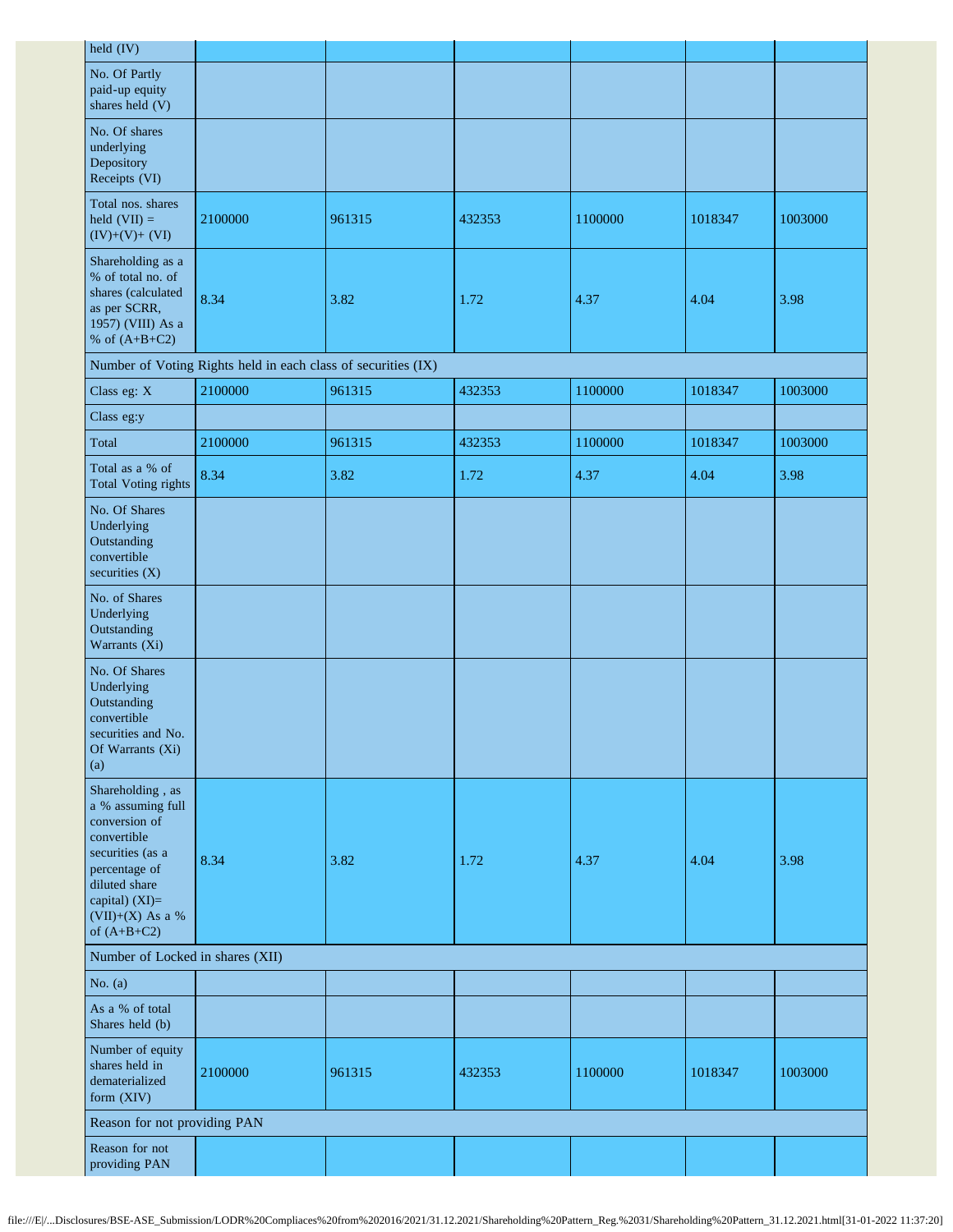| Individuals - ii. Individual shareholders holding nominal share capital in excess of Rs. 2 lakhs.                                                                                                                      |                                                               |  |  |  |
|------------------------------------------------------------------------------------------------------------------------------------------------------------------------------------------------------------------------|---------------------------------------------------------------|--|--|--|
| Searial No.                                                                                                                                                                                                            |                                                               |  |  |  |
| Name of the<br>Shareholders (I)                                                                                                                                                                                        | Click here to go back                                         |  |  |  |
| PAN (II)                                                                                                                                                                                                               | Total                                                         |  |  |  |
| No. of fully paid<br>up equity shares<br>held (IV)                                                                                                                                                                     | 6615015                                                       |  |  |  |
| No. Of Partly<br>paid-up equity<br>shares held (V)                                                                                                                                                                     |                                                               |  |  |  |
| No. Of shares<br>underlying<br>Depository<br>Receipts (VI)                                                                                                                                                             |                                                               |  |  |  |
| Total nos. shares<br>held $(VII) =$<br>$(IV)+(V)+(VI)$                                                                                                                                                                 | 6615015                                                       |  |  |  |
| Shareholding as a<br>% of total no. of<br>shares (calculated<br>as per SCRR,<br>1957) (VIII) As a<br>% of $(A+B+C2)$                                                                                                   | 26.27                                                         |  |  |  |
|                                                                                                                                                                                                                        | Number of Voting Rights held in each class of securities (IX) |  |  |  |
| Class eg: X                                                                                                                                                                                                            | 6615015                                                       |  |  |  |
| Class eg:y                                                                                                                                                                                                             |                                                               |  |  |  |
| Total                                                                                                                                                                                                                  | 6615015                                                       |  |  |  |
| Total as a % of<br><b>Total Voting rights</b>                                                                                                                                                                          | 26.27                                                         |  |  |  |
| No. Of Shares<br>Underlying<br>Outstanding<br>convertible<br>securities (X)                                                                                                                                            |                                                               |  |  |  |
| No. of Shares<br>Underlying<br>Outstanding<br>Warrants (Xi)                                                                                                                                                            |                                                               |  |  |  |
| No. Of Shares<br>Underlying<br>Outstanding<br>convertible<br>securities and No.<br>Of Warrants (Xi)<br>(a)                                                                                                             |                                                               |  |  |  |
| Shareholding, as a<br>% assuming full<br>conversion of<br>convertible<br>securities (as a<br>percentage of<br>diluted share<br>capital) (XI)=<br>(VII)+(X) As a %<br>of $(A+B+C2)$<br>Number of Locked in shares (XII) | 26.27                                                         |  |  |  |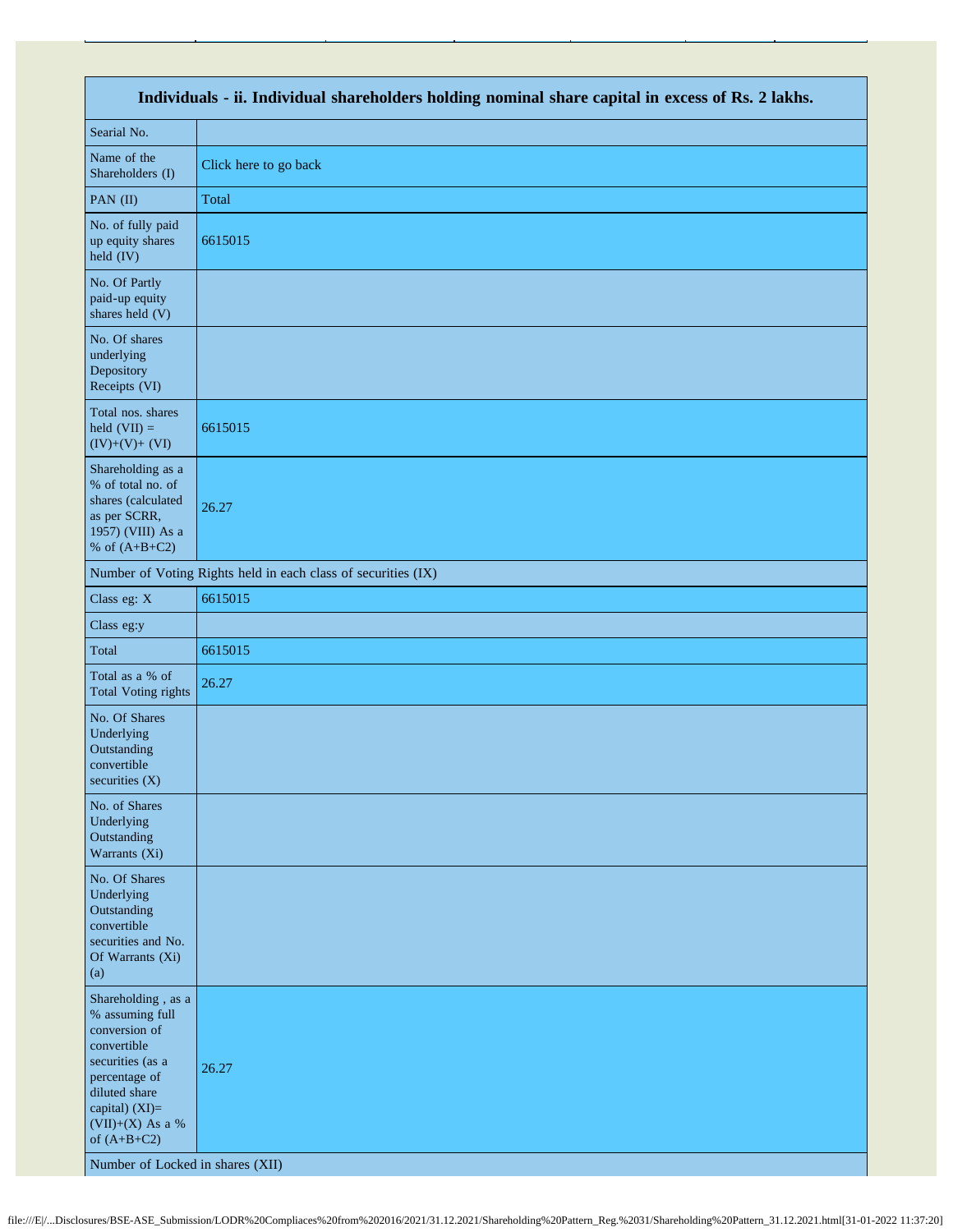| No. $(a)$                                                            |         |  |  |  |
|----------------------------------------------------------------------|---------|--|--|--|
| As a % of total<br>Shares held (b)                                   |         |  |  |  |
| Number of equity<br>shares held in<br>dematerialized<br>form $(XIV)$ | 6615015 |  |  |  |
| Reason for not providing PAN                                         |         |  |  |  |
| Reason for not<br>providing PAN                                      |         |  |  |  |

| Any Other (specify)                                                                                                  |                         |                           |            |                       |  |
|----------------------------------------------------------------------------------------------------------------------|-------------------------|---------------------------|------------|-----------------------|--|
| Searial No.                                                                                                          | 1                       | $\mathbf 2$               | 3          |                       |  |
| Category                                                                                                             | <b>Bodies Corporate</b> | Non-Resident Indian (NRI) | <b>HUF</b> |                       |  |
| Category / More<br>than 1 percentage                                                                                 | Category                | Category                  | Category   |                       |  |
| Name of the<br>Shareholders (I)                                                                                      |                         |                           |            | Click here to go back |  |
| PAN (II)                                                                                                             |                         |                           |            | Total                 |  |
| No. of the<br>Shareholders (I)                                                                                       | 162                     | 61                        | 196        | 419                   |  |
| No. of fully paid<br>up equity shares<br>held (IV)                                                                   | 454511                  | 132019                    | 628521     | 1215051               |  |
| No. Of Partly<br>paid-up equity<br>shares held (V)                                                                   |                         |                           |            |                       |  |
| No. Of shares<br>underlying<br>Depository<br>Receipts (VI)                                                           |                         |                           |            |                       |  |
| Total nos. shares<br>held $(VII) =$<br>$(IV)+(V)+(VI)$                                                               | 454511                  | 132019                    | 628521     | 1215051               |  |
| Shareholding as a<br>% of total no. of<br>shares (calculated<br>as per SCRR,<br>1957) (VIII) As a<br>% of $(A+B+C2)$ | 1.81                    | 0.52                      | 2.5        | 4.83                  |  |
| Number of Voting Rights held in each class of securities (IX)                                                        |                         |                           |            |                       |  |
| Class eg: X                                                                                                          | 454511                  | 132019                    | 628521     | 1215051               |  |
| Class eg:y                                                                                                           |                         |                           |            |                       |  |
| Total                                                                                                                | 454511                  | 132019                    | 628521     | 1215051               |  |
| Total as a % of<br><b>Total Voting rights</b>                                                                        | 1.81                    | 0.52                      | 2.5        | 4.83                  |  |
| No. Of Shares<br>Underlying<br>Outstanding<br>convertible<br>securities $(X)$                                        |                         |                           |            |                       |  |
| No. of Shares<br>Underlying<br>Outstanding                                                                           |                         |                           |            |                       |  |